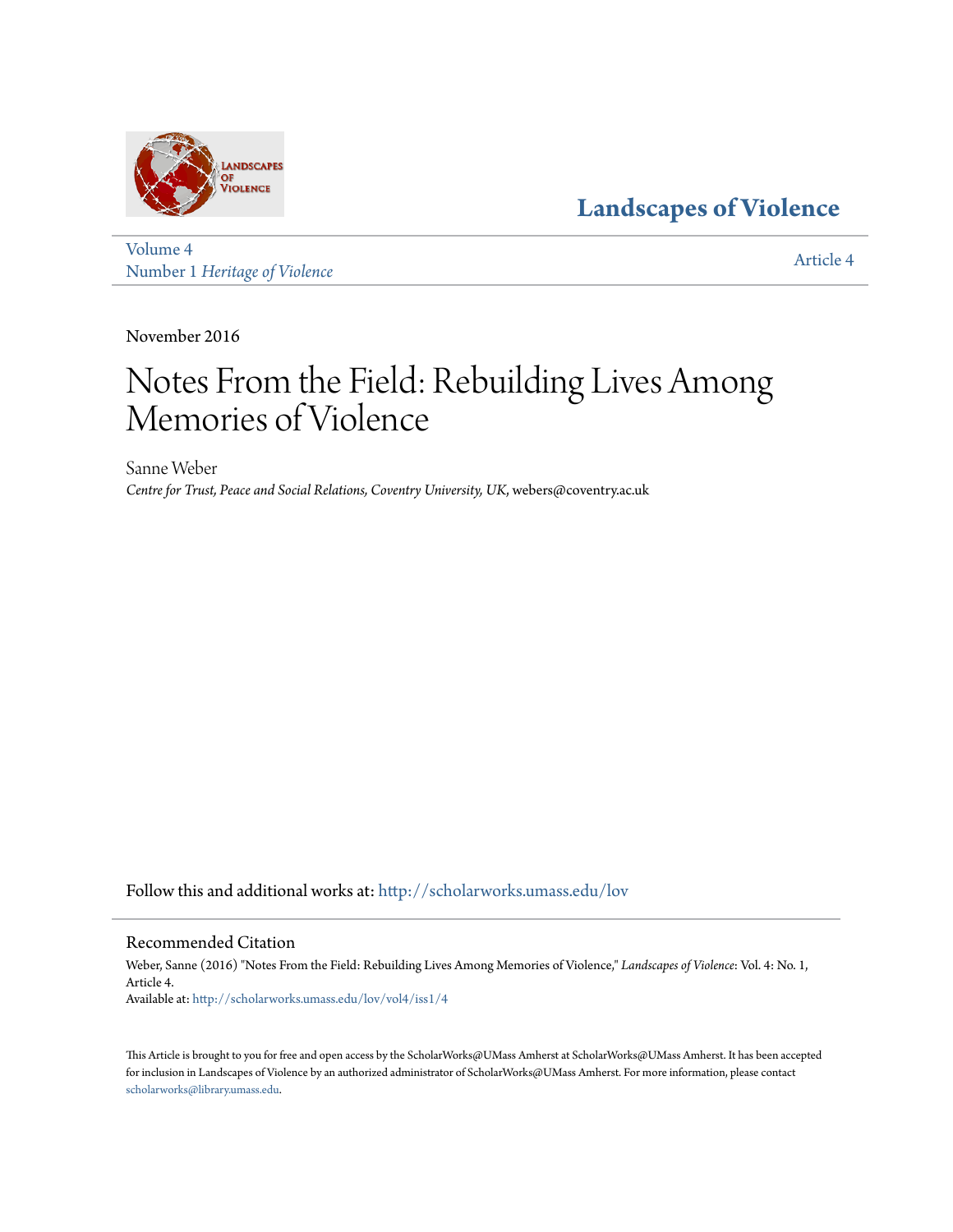# Notes From the Field: Rebuilding Lives Among Memories of Violence

# **Abstract**

Colombia has been the site of one of the world's longest internal armed conflicts. Its population has been trapped between different armed groups, who in their struggle for control over land and resources have uprooted millions of people. After the demobilization of the country's paramilitary group Autodefensas Unidas de Colombia (AUC) in 2006, many people have started returning to the land from which they were displaced. A land restitution and reparation program was adopted in 2011 that is now, slowly, returning land to its original owners and assisting people in the difficult process of resettling. This paper describes how people in two communities in Colombia's Magdalena Department are attempting to rebuild their lives among memories of fear and violence, and in conditions that reflect the severe structural inequalities that many people still continue to suffer today.

# **Keywords**

displacement, Colombia, heritage of violence, structural inequality, post-conflict reconstruction

# **Author Biography**

Sanne Weber is a PhD candidate and Research Assistant at the Centre for Trust, Peace and Social Relations (Coventry University). Her research aims to analyse how conflict affects gender relations, whether and how transitional justice mechanisms are capable of addressing and transforming gendered and other structural inequalities, and how transitional justice mechanisms can better respond to the needs and demands of survivors of conflict. Previously, she worked as a researcher and project coordinator for human rights organisations in Guatemala on projects related to gender-sensitive transitional justice and the prevention of violence against women.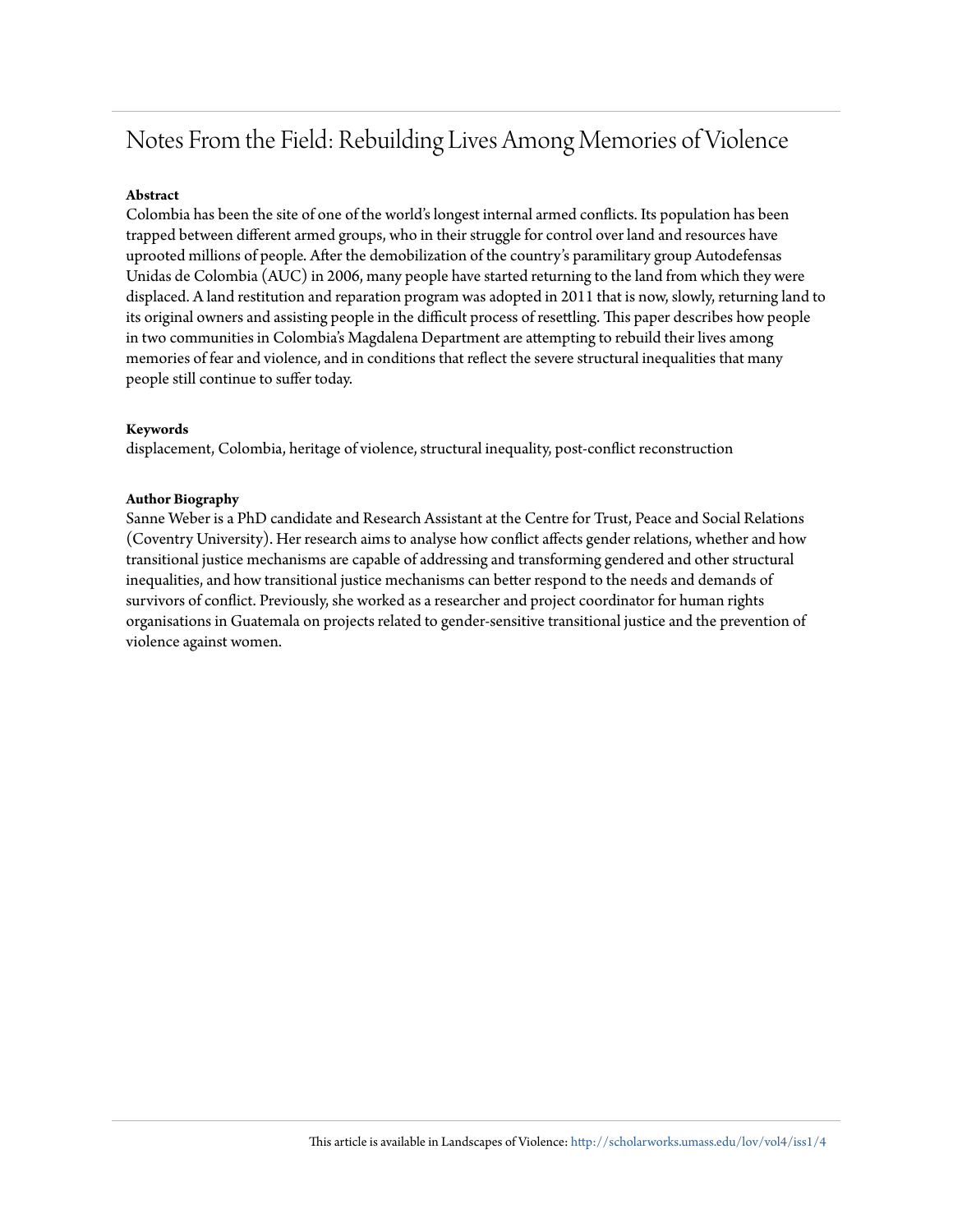# **Introduction**

Colombia's internal armed conflict is one of the world's longest, spanning more than four decades. The causes of Colombia's conflict lie in extremely unequal land distribution and poverty, which led to the foundation of left-wing guerrilla groups including the FARC, ELN and several smaller movements in the 1960s<sup>1</sup>. Originally built on communist ideology, this was diluted over the years as the organizations increasingly began to fund their operations through illegal activities such as kidnapping, drug trafficking, and extortion (Theidon 2009; Burbidge 2008). In order to defend themselves from guerrilla groups, large landowners established paramilitary "self-defense" groups. These paramilitary groups united in 1997 to become the national level organization AUC<sup>2</sup>. This organization has not only been responsible for serious human rights violations<sup>3</sup>, but also became increasingly powerful as an economic, social, and political force, especially at the local level where in some places the local government was infiltrated and co-opted by the paramilitary and their accomplices<sup>4</sup> (Theidon 2009; Lemaitre and Sandvik 2014).

 $\overline{a}$ 

<sup>1</sup> The FARC, (FARC-EP in full: *Fuerzas Armadas Revolucionarias de Colombia - Ejército del Pueblo* or Revolutionary Armed Forces of Colombia – People's Army) was founded in 1964 as rural guerrilla group with Soviet Union backing, intending to defend rural peasants. The ELN (*Ejército de Liberación Nacional* or National Liberation army) was founded in 1964 as well and was originally backed by Cuba. Other, less powerful guerrilla movements have been the EPL (*Ejército Popular de Liberación* or Popular Liberation Army) formed in 1967 with support from China and M-19, most of whom have demobilized (Burbidge 2008).

<sup>2</sup> AUC stands for *Autodefensas Unidas de Colombia*: United Self-Defense Forces of Colombia.

<sup>3</sup> In 2013 the Justice and Peace Process which aimed to demobilize the paramilitary and establish the truth about their crimes had received confessions about 39,546 crimes committed, including more than 25,000 assassinations and over 1,000 massacres, as well as enforced disappearances, forced displacements, kidnappings and sexual violence. For more information http://www.eltiempo.com/archivo/documento/CMS-12490495.

<sup>4</sup> An example of this cooptation was the Pact of Chibolo of September 2000, in which 400 local politicians and people aspiring to obtain a political position in the Magdalena Department agreed to support certain candidates for the regional government, in return for favors by the paramilitary (Centro de Memoria Histórica 2012).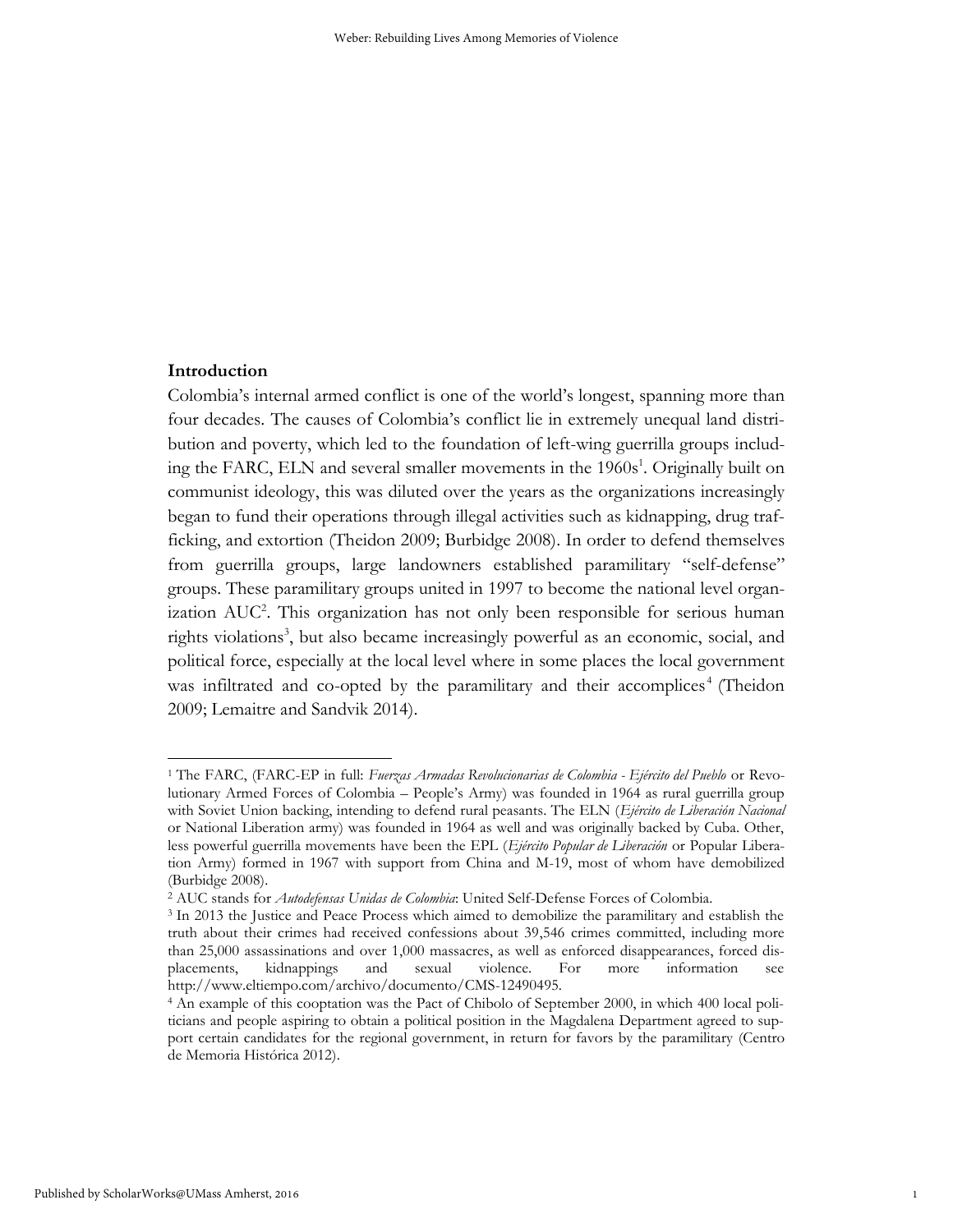Guerrilla groups, state armed forces, and paramilitary groups (until the demobilization of the latter), have disputed control over territory, used large-scale human rights violations against the civilian population to control land, and have caused massive displacement flows. It is estimated that around 6 million Colombians were forcibly displaced between 1985 and 2013 (CODHES 2013), while other crime rates were also elevated. Estimates suggest that over 200,000 people have been killed between 1958 and 2012 (Grupo de Memoria Histórica 2013), while 15,000 to 50,000 people have been disappeared and over 25,000 have been kidnapped since 1963 (Summers 2012).

The paramilitary AUC continued operating, often in close collaboration with the state, until they were demobilized through the Justice and Peace process<sup>5</sup> that commenced in 2005. This process involved amnesties and reduced prison sentences in return for paramilitary collaboration and participation in a truth and reparation process (Burbidge 2008; Diaz 2008). At this moment, Colombia's government is finalizing peace negotiations with the FARC. The current proposal outlines alternative restorative justice sentences for both the FARC and the military, in return for their collaboration and participation in truth-finding and reparation efforts and making a commitment towards non-repetition.

# **Researching among memories of violence<sup>6</sup>**

In spite of the conflict, Colombia's economy has continued growing, leading to what could be called two Colombias (Pearce 1990): one, built upon the success of Colombia's economic management, sits juxtaposed to the reality experienced by a large part of Colombia's population where basic economic and social needs are largely unmet.

 $\overline{a}$ 

<sup>5</sup> The Justice and Peace Law, adopted by Colombia's Congress in 2005 and approved by its Constitutional Court, provides reduced prison sentences of five to eight years for demobilized members of paramilitary and guerrilla groups. In return for this, they needed to confess the crimes they had committed and contribute to the reparation of the victims. If the demobilized were found not to have told the complete truth, the reduced sentence would be converted into a normal prison sentence (Burbidge 2008). The process has however been extremely slow. Few demobilized paramilitary have been convicted, while truth seeking has been limited. The process has moreover been hampered by the extradition of 14 key paramilitary leaders to the US on charges of drug trafficking in 2008 (Aponte-Cardona 2008).

<sup>6</sup> For the purpose of this article I understand the concept 'memory' as the result of the process of remembering past experiences, situations, persons, etc. Since remembering is a process, this means that memories can change, that memories can be quite different from the reality, and therefore also that people's memories of the same event can be very different and that there can be conflicts over memory. Memory is a subjective process that is never fixed, and is subject to the process of remembering and forgetting (Nora 1989; Jelin 2003).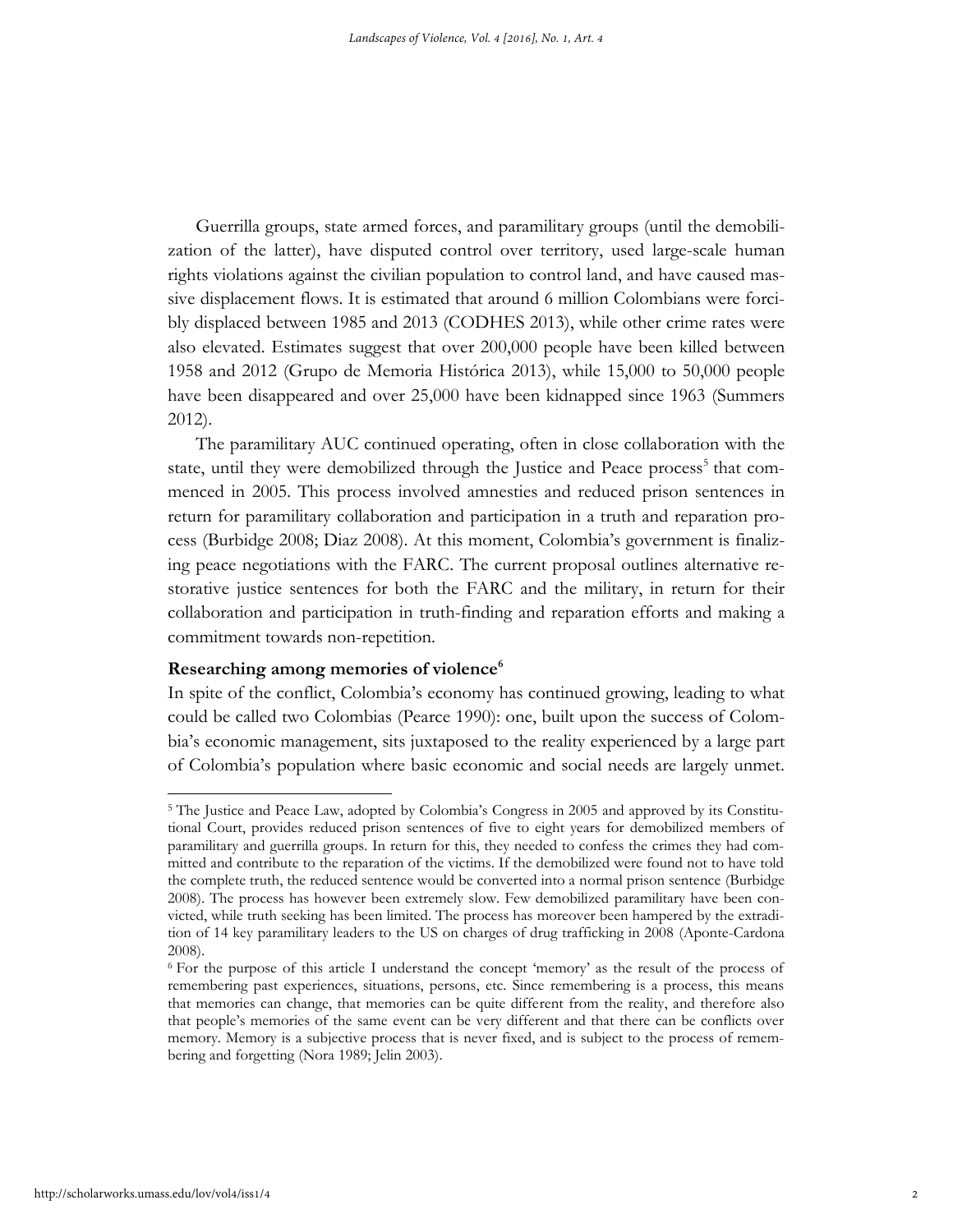The latter narrative about Colombia is an apt description of the two villages that form the basis of my research.<sup>7</sup> These two villages, located in the center of the Magdalena Department, were the center of the power of Rodrigo Tovar Pupo. Tovar Pupo, alias "Jorge 40", one of the key paramilitary leaders in this region, had his military base here. The land, prime cattle territory, was occupied as a means to control the local, regional and national economies and was used by "Jorge 40" to keep cattle stolen as war "booty" and to enable him to control strategic drug trafficking routes (Centro de Memoria Histórica 2012).

In 1997, the villagers were gathered by "Jorge 40" and told to give him and his paramilitary comrades the land. They were given eight days to leave, after which their safety could not be guaranteed, as they would be putting themselves in the middle of a conflict. Through negotiation they managed to extend the period to 15 days, but after the pastor was killed a week later the majority decided to flee, taking whatever they could carry. Many people told me how they lost their livelihood since they had to sell their cattle for very low prices, while the chickens and other farm animals which provided not only food but also economic currency—had to be left behind or died during the exodus. Different people in these villages have told me this story, often in almost identical ways, or repeating the same story on different occasions.

During their displacement, the villagers—once a united community, at least in their memory of the past– were spread across the Colombian coastal region and even Venezuela. In the stories they told me they recalled the hard work; the suffering of trying to survive in the city as farmers; the difficulties of providing food and schooling to their children; and their fear of denouncing their displacement, rooted in the fact that most state institutions in the region were infiltrated or coopted by the paramilitary and their accomplices.

 $\overline{a}$ 

<sup>7</sup> These two villages form part of the municipalities of Chibolo, Sábanas de San Ángel and Plato, located in the center of the Magdalena Department. They are inhabited by approximately 150 families, whose means of subsistence is cattle farming. Most of the people living in these villages were displaced, either from these same villages or from other places in the coastal region. In one of the villages an association was formed upon the return to the land. In the other village, three separate associations exist, divided along different parts of the village. The previously close ties to national-level farmers' organization ANUC-UR (*Asociación Nacional de Usuarios Campesinos* – *Unidad y Reconstrucción* or National Association of Farmers – Unity and Reconstruction*)* were damaged as a result of the conflict. The fieldwork, conducted over a nine month period, uses a feminist approach, using ethnographic and participatory visual research methods to understand people's experiences and expectations of the land restitution and reparations process and to analyze the impact this process has on gender inequality. The data on which this short article is based was collected between August and December 2015. The land restitution and reparations process were put in place after the adoption of the 'Victims' Law' in 2011.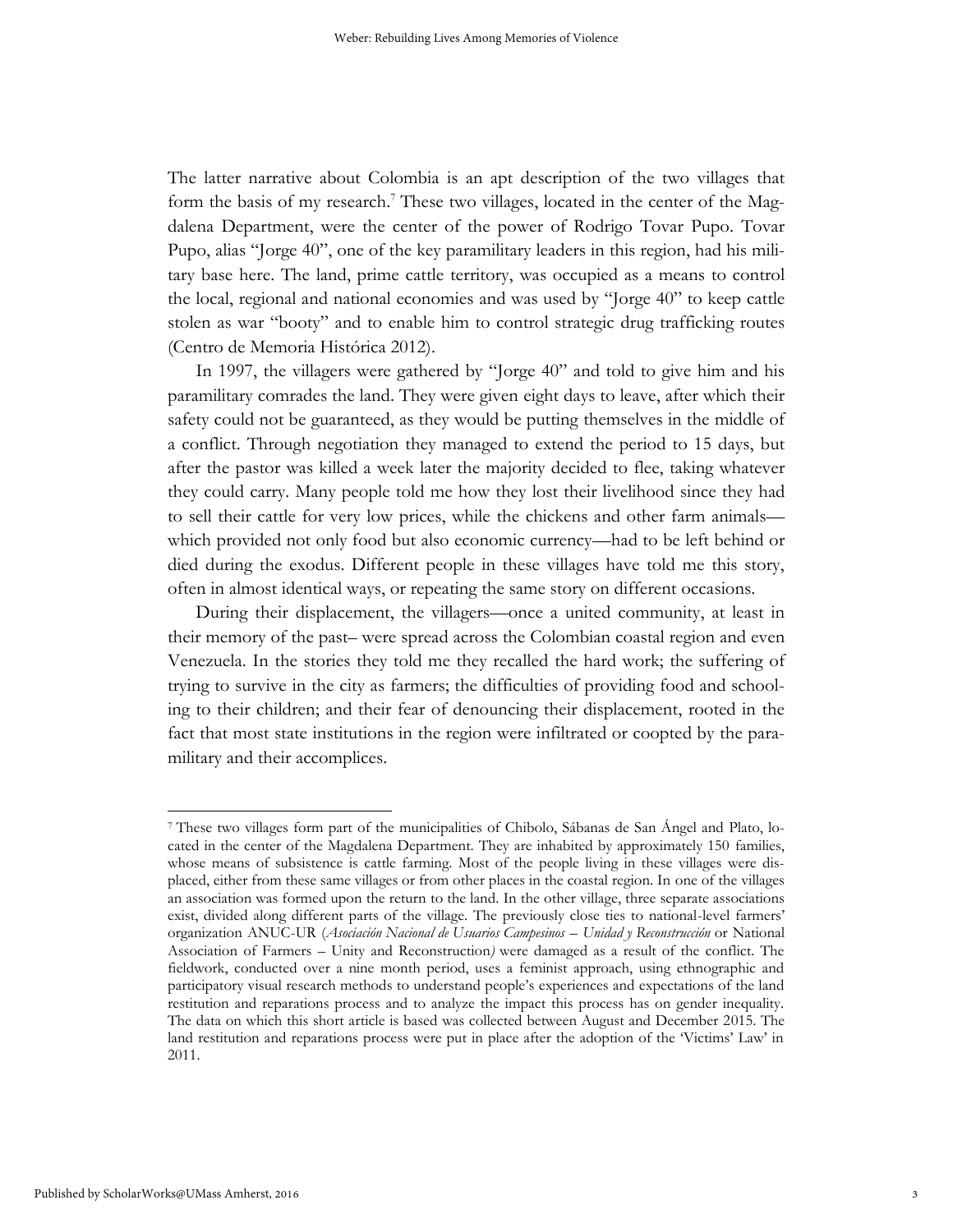In March 2006 "Jorge 40" and the paramilitary unit that he led were demobilized as part of the aforementioned Justice and Peace process (Centro de Memoria Histórica 2012). With the help of a sympathetic leader from the nearest town, villagers managed to contact each other again and, in 2007, decided to return to their land. This return was community inspired, without any form of facilitation or accompaniment by the state. This was the start of the difficult and lengthy process of rebuilding their lives and communities. Villagers labored on their overgrown plots of land to make them suitable for cattle grazing again; they reconstructed the houses that had been burnt down by the paramilitary; and they began to rebuild the community that had been separated during the ten years of displacement.

### **Visible memories of violence<sup>8</sup>**

For people familiar with the history of these villages, it is possible to recognize visible signs of past violence. The most obvious is the wooden chalet-type house used as a community center in one of the villages. To be fair, the house is not a memory of violence as such, but a completely remodeled version of it. This house, called *la Casa del Balcón* or the House with the Balcony is known widely in the surrounding area for its uncharacteristic design. Built by the original landowners, it has played an important role in the community. The people initially lived in this house when they occupied the land in the  $1980s$  – supported by the farmers' movement ANUC-UR<sup>9</sup> which promoted a process of land "invasions" in order to redistribute farm land more equally (Grupo de Memoria Histórica 2010). When the paramilitary arrived, the house acted as their military control base. Upon villagers' return after displacement, community members once again lived in this house while rebuilding their houses. The house is of historical significance for the locals, and when President Santos visited this village some years ago; he offered the remodeling of the house as a reparation measure for the community.

<sup>8</sup> My field notes form the basis for the data described in these sections of the article.

<sup>9</sup> ANUC-UR stands for *Asociación Nacional de Usuarios Campesinos – Unidad y Reconstrucción*: National Association of Farmers – Unity and Reconstruction.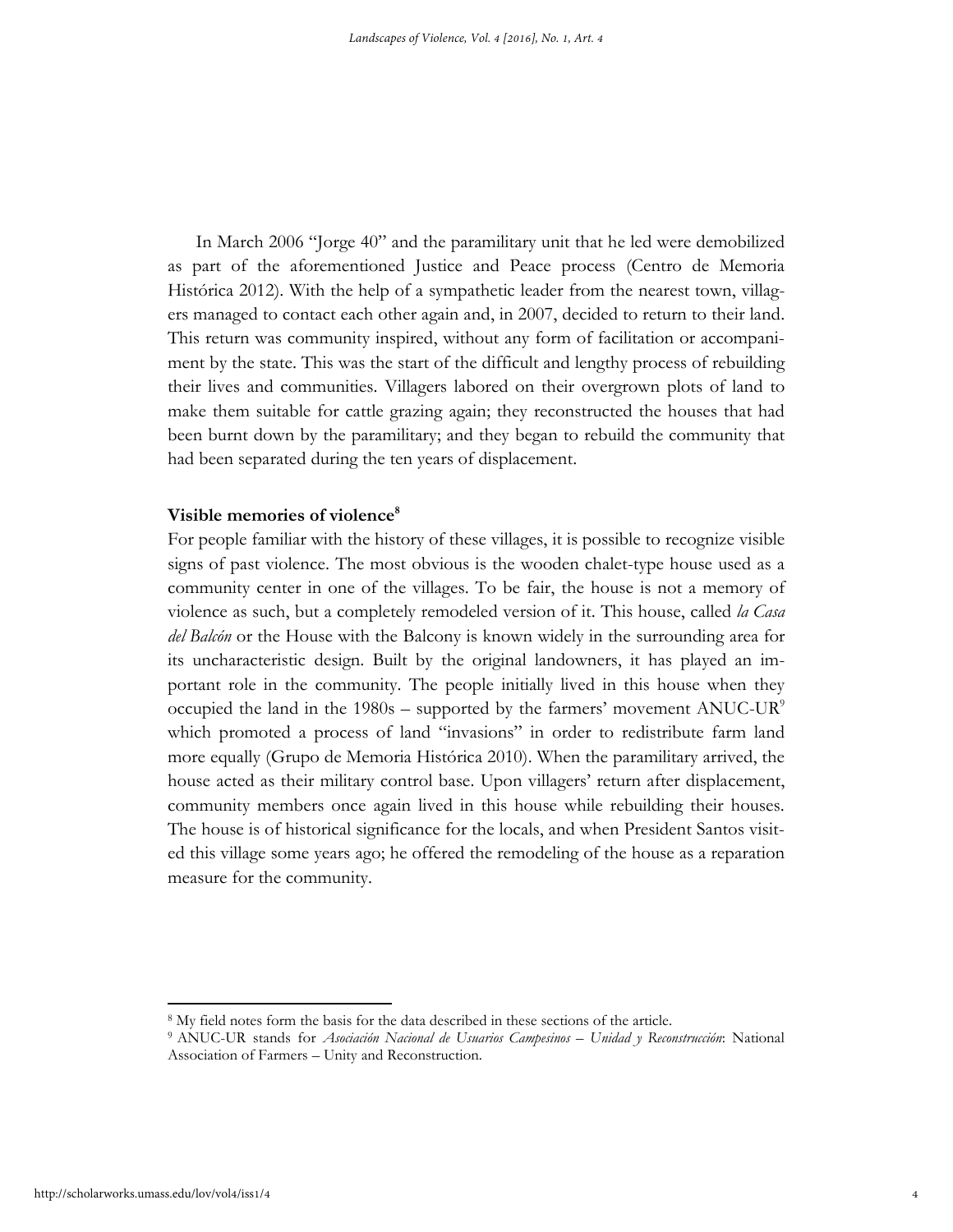

**Image 1:** La Casa del Balcón' after it was renovated by the government as a reparation measure. Photograph by author.

The house was stripped down and rebuilt, presenting a rather strange image of a fancy wooden chalet on what could be seen as the village square. Next to it are the sheds in which most of the villagers live. These were constructed as temporary emergency housing by a religious organization, designed to last three years. They are still in use eight years later. <sup>10</sup> The wooden chalet itself looks beautiful on the outside, yet has been invaded by bats, producing a stench that makes it impossible to use the second floor of the house. In addition, because of the hot climate the majority of community meetings are held 50 meters away, under the shade of a large tree to avoid the suffocating heat of the indoors, as there are no fans or electricity in the village.

<sup>10</sup> Unfortunately, lack of adequate housing is a continuing problem for internally displaced people in many post-conflict situations. For information about the situation in other post-conflict situations, see [http://www.internal-displacement.org.](http://www.internal-displacement.org/)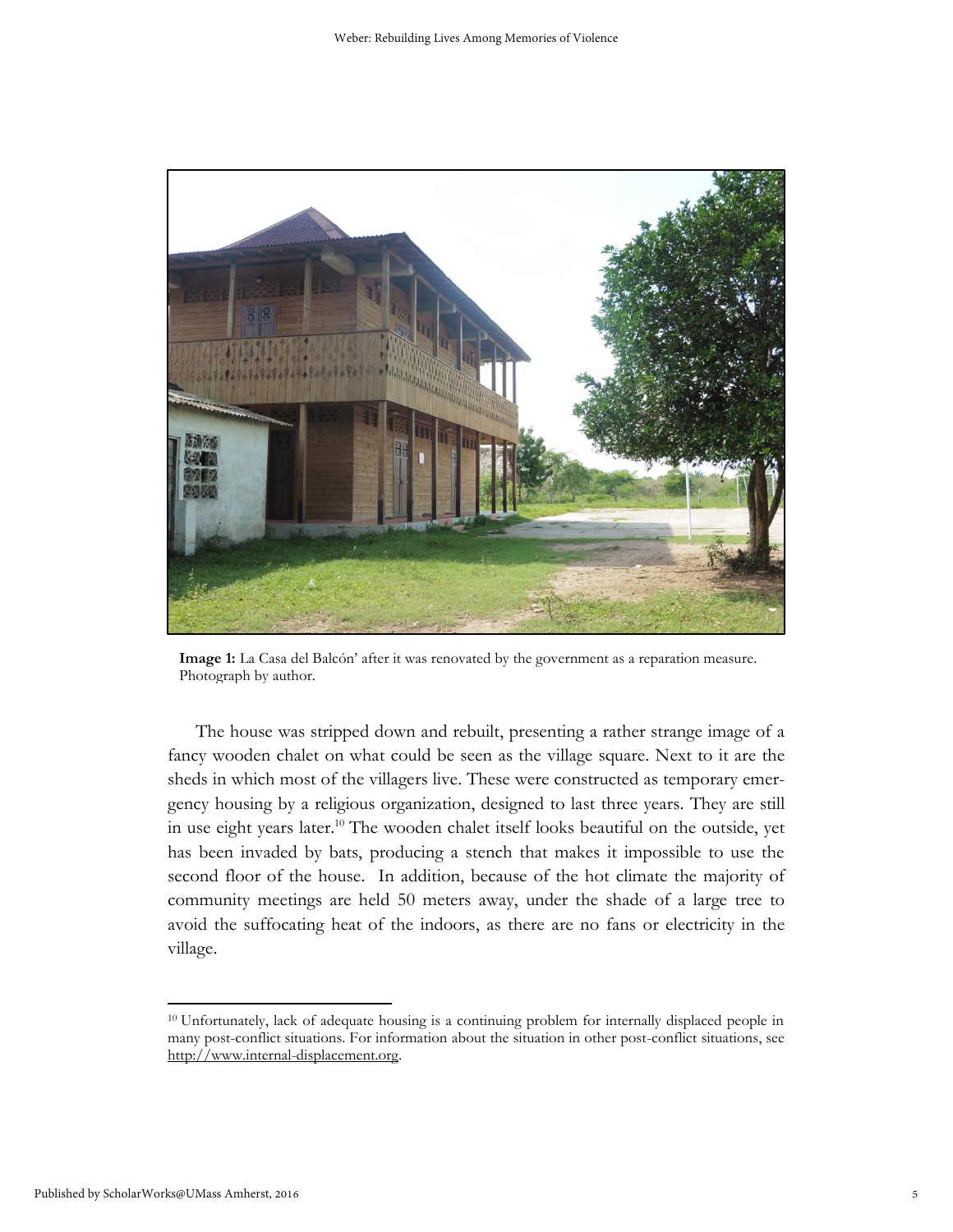Not everyone approves of the decision to remodel this house. This is because it is clear that the government spared neither cost nor effort to restore it while the village still lacks running water, electricity, adequate health care and education services – like many other rural parts of Colombia, where the presence of the state has historically been minimal (Pearce 1990). Several villagers told me they would rather have seen the money invested in improving basic village infrastructure rather than on remodeling "Jorge 40's office".

Another visible memory of past violence are the sets of concrete cylinders located in different spots across the village. These formed part of a sophisticated water system whose construction was initiated and almost completed by "Jorge 40". The intention was that ground water would be pumped up, stored in large cylinders and transported across the village to lower cylinders that would serve as watering troughs for cattle. Upon demobilization the paramilitary filled the wells and larger cylinders with stones, rendering the system useless to the returning community members who have no resources to repair the damage or purchase the pump and tubes needed for the system to work.



**Image 2:** Water tanks built by the paramilitary are not functioning, giving only the illusion of prosperity. In the background the health center, which lacks medicine and is only infrequently attended by the nurse and doctor. Photograph by author.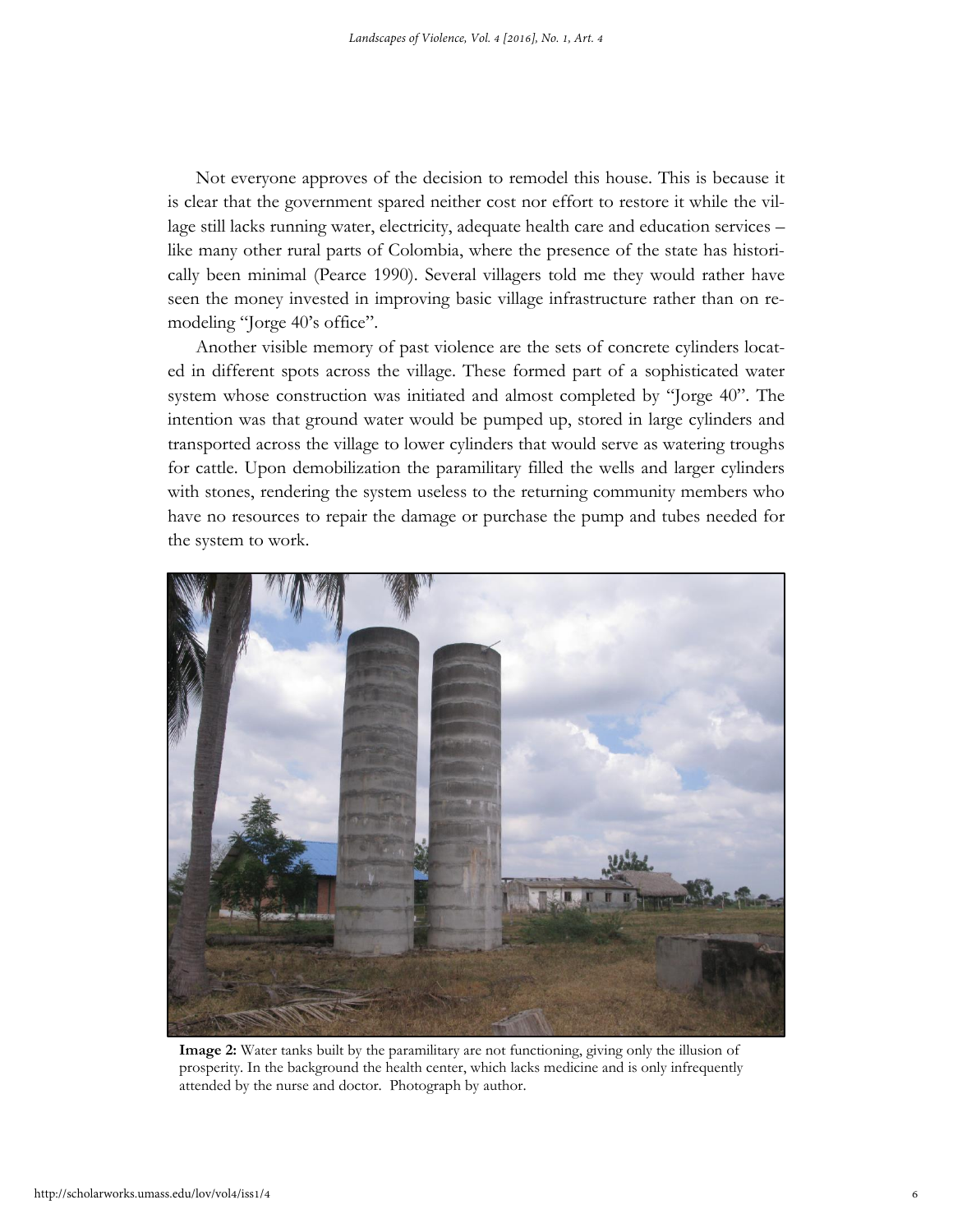In spite of the government having initiated efforts of individual and collective reparations, repair of this water system is not amongst the proposed measures. At the same time villagers have experienced several difficult years of drought caused by insufficient rain. Their cattle do not have enough grass to eat or water to drink, causing them to produce less milk or even die, thus severely impacting the farmers' income. Many people complain that the government does not respect or help poor farmers; if it did, the government would have created wells for their cattle to drink, since "water is life". This makes these remnants of the paramilitary heritage an even more ironic visual symbol of not only past violence, but also present hardships.



**Image 3:** Watering troughs for cattle, without access to water. Photograph by author.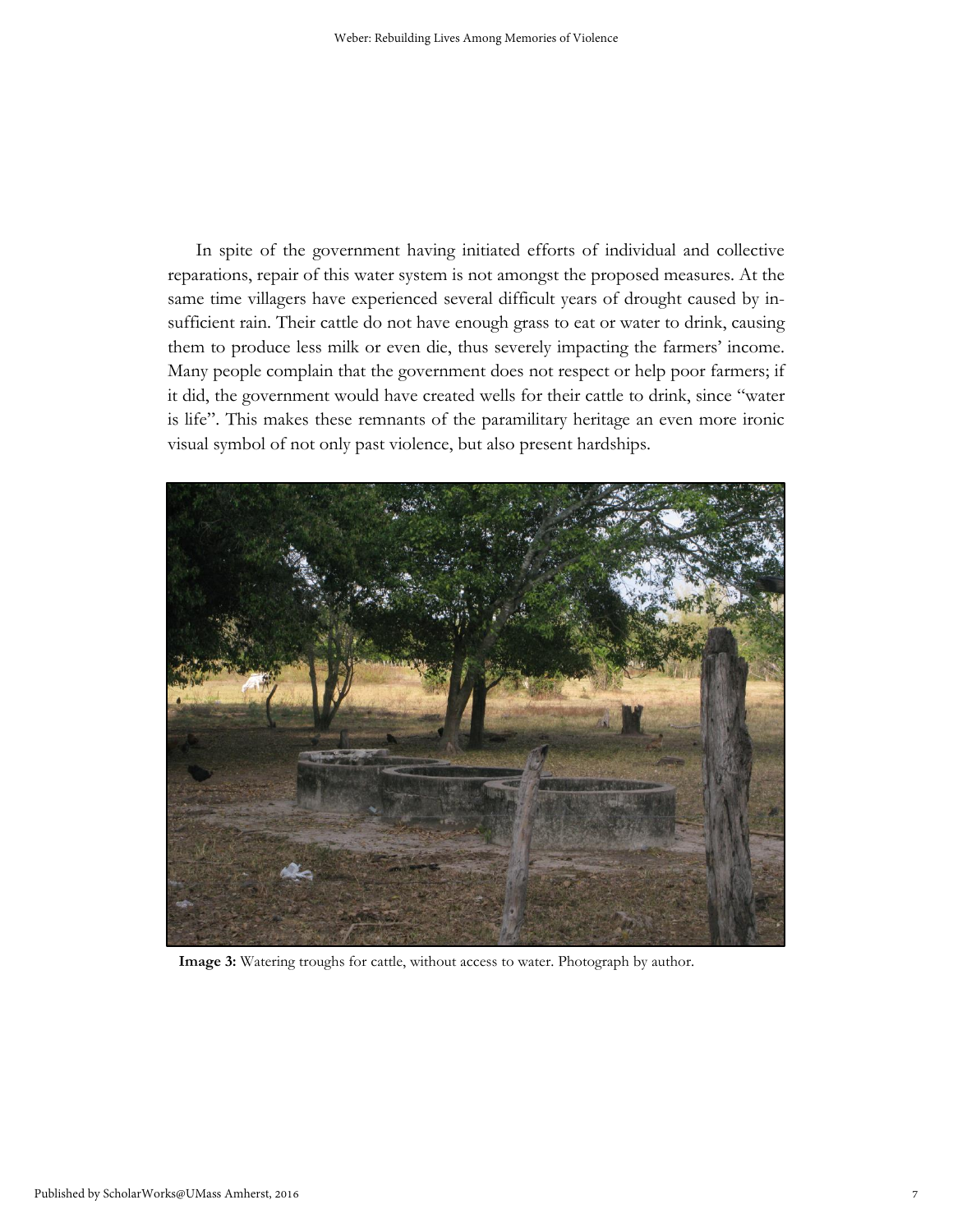### **Invisible memories of violence**

Beyond the visible impact of the violence, the invisible impact is even more present and apparent to those who visit the villages for a longer period of time. Almost every person I have spoken to mentioned that these two communities used to be very united, helping each other out where there was illness, holding weekly community meetings to discuss the well-being of the community as a whole, and with active women's groups that no longer exist. This is how villagers remember their community before displacement, although memories can become romanticized as people reflect back on the past.

The unity they remember was lost as a consequence of displacement. Having been forced apart, the differences formed through years of difficult experiences have created division and distrust. While some are better off and seen to have had better access to the little state assistance that has been provided, I often hear people question the veracity of other villager's stories: "they were not even here when we were displaced", "he was still a kid when we were displaced, so why should he now lead the reparation process?" or "they don't tell the complete story". Rather than being united by their shared experiences, memories of past violence seem to divide these communities. Most people say they regret this perceived change in community spirit, with people now only concerned with their own wellbeing, rather than the community's. This sense of unity and solidarity is hard to repair. It might be an intentional result of the displacement, meant to break the strong farmers' movements that presented a risk for the large landowners whom the paramilitary protected.

In the memories of the people I spoke to, their communities were united, yet now three major groups can be discerned. The first group occupied the lands in the 1980s and is known as *los luchadores* (the fighters), who fought for the land as part of a peasant movement. The second group, *los compradores* (the buyers), bought their plots of land in the 1990s and experienced displacement just like the *luchadores*. Being able to buy land indicates the often better financial situation of the *compradores*, which has become more evident after their return. This group has become more influential in terms of leadership after the communities' return, creating discontent among the *luchadores*.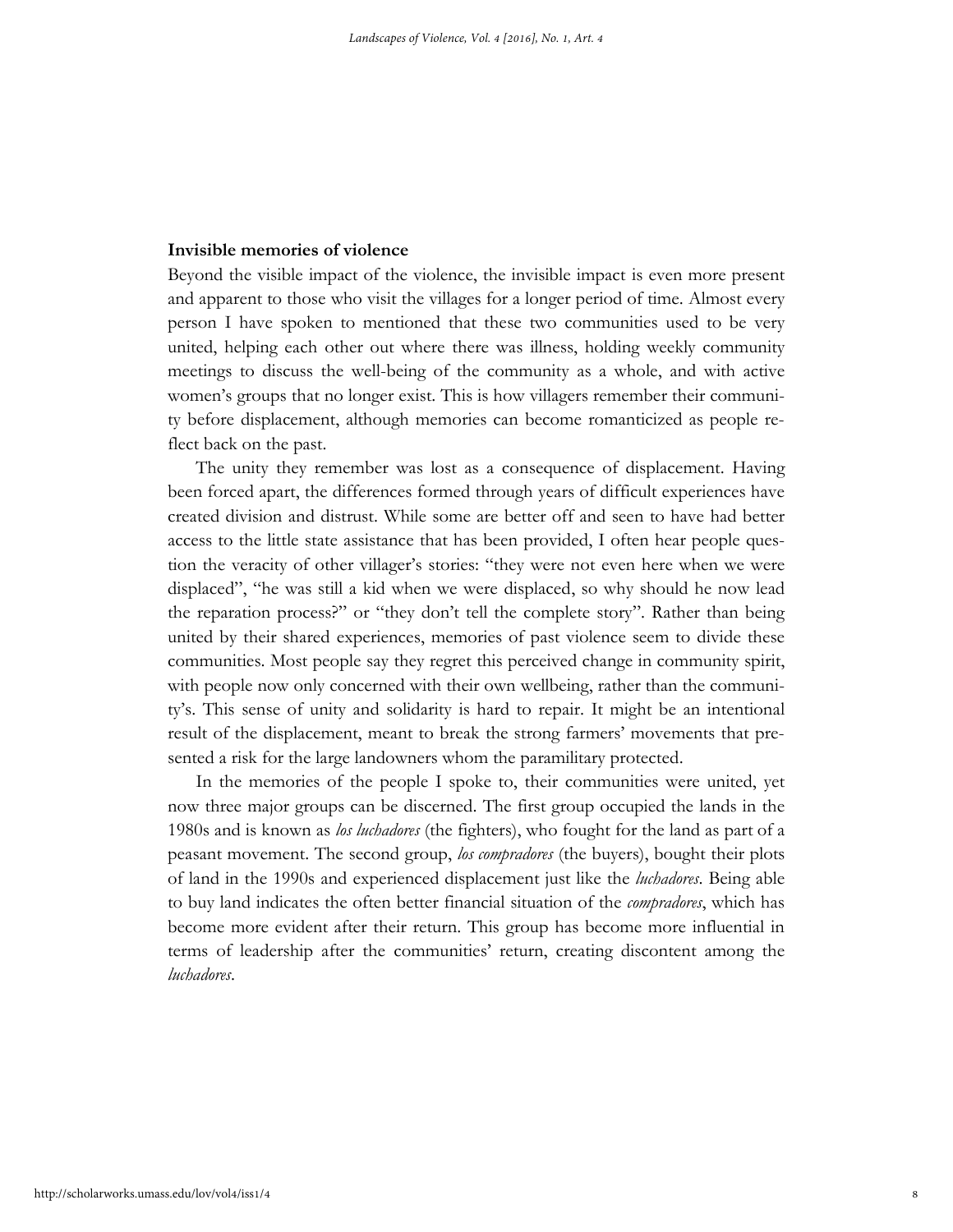After the demobilization of the paramilitary, some villagers decided not to return either for fear of renewed violence, or because they had become settled in their new homes. Therefore, there is also a group of new villagers who bought their plots of land after the displacement, called *compradores de buena fe* (buyers of good faith), indicating they obtained the land legally and in agreement with the community. Some of these post-displacement buyers moved to these communities after having experienced displacement elsewhere themselves. Nevertheless, as the community commented in a focus group (November 2015), this group of new buyers is not well integrated within the community, participating less in community activities and the farmers' association, which are the spaces people mention as key aspects of their previous unity. These divisions among the community are also evident in the organization of community celebrations, where different groups disagree about which date is most significant for the community, and at election time, when division becomes evident through the support of different candidates in the clientelist local electoral system and in the façade of democracy.

For outsiders like me, it seems that the notable absence of basic development services in these villages makes this lack of community cohesion and organization even more acute. Strong community organization and affiliation to a larger farmers' movement like in the 1980s could help to press for urgently needed basic conditions of health, education, and safety. Access to health care is limited. Only one of the villages has a health center, with limited and infrequent staffing and no medicine. These communities can only be accessed by dirt roads that become almost impassable after heavy rain. This not only limits the possibilities to reach the nearest small town in case of medical emergencies, but also means teachers are often unable—or unwilling—to come when it has rained, while village schools are too small to accommodate all children.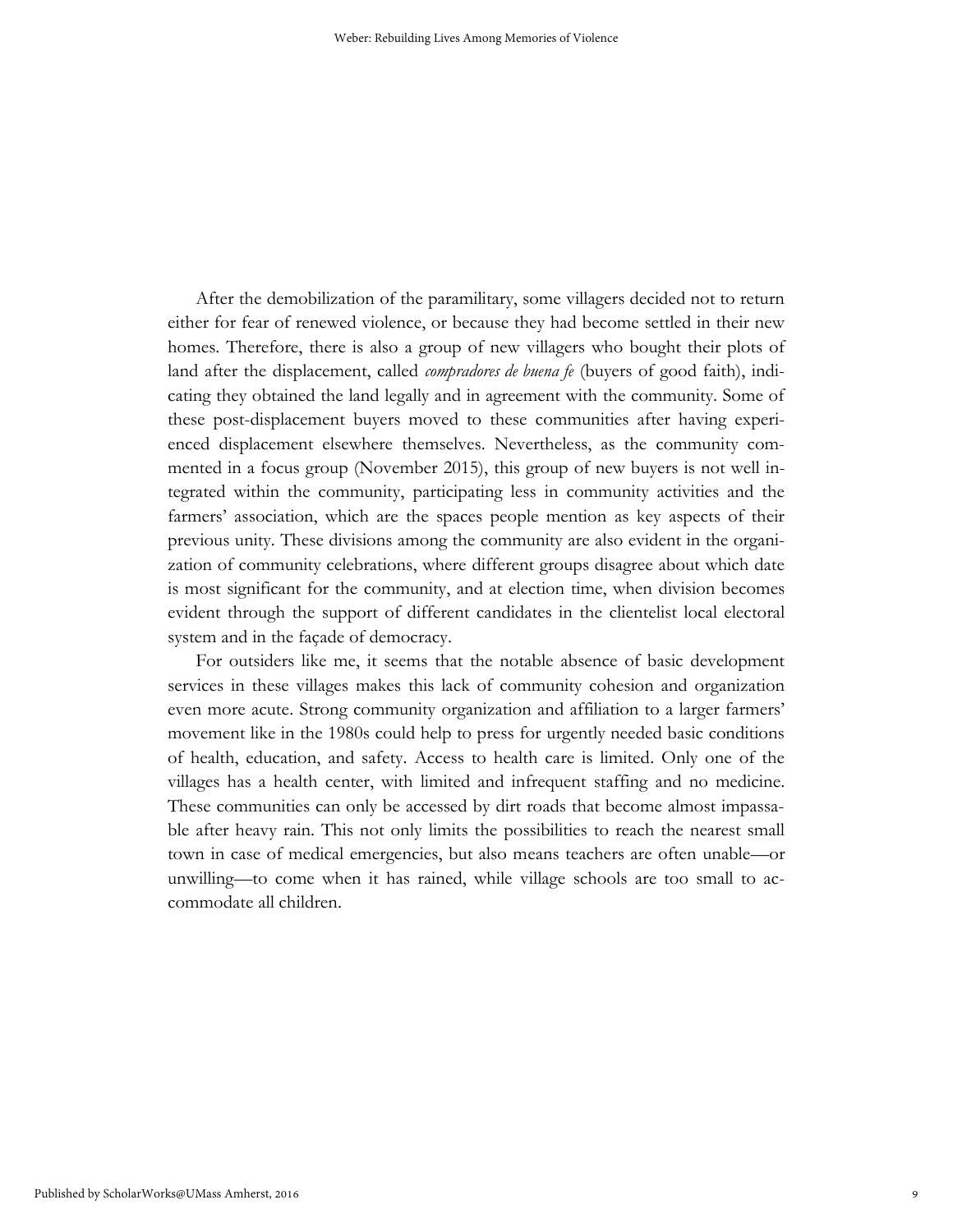

**Image 4:** A road after it has rained. Photograph by author

Most houses do not have bathrooms or even basic latrines, and most people bathe in communal wells, risking being bitten by snakes and other animals. This lack of basic amenities means that it is almost impossible for most people in these communities to structurally improve their living conditions, hampering their dream of the formation of a dairy cooperative.

Safety is also a concern, as there is virtually no police presence in these villages and people feel unprotected against theft or other forms of common delinquency. This is an example of the historical absence of the state in the economic and social development of rural Colombia. The state's commitment to economic liberalism leaves many people excluded from economic development, reflected in the 57.5% of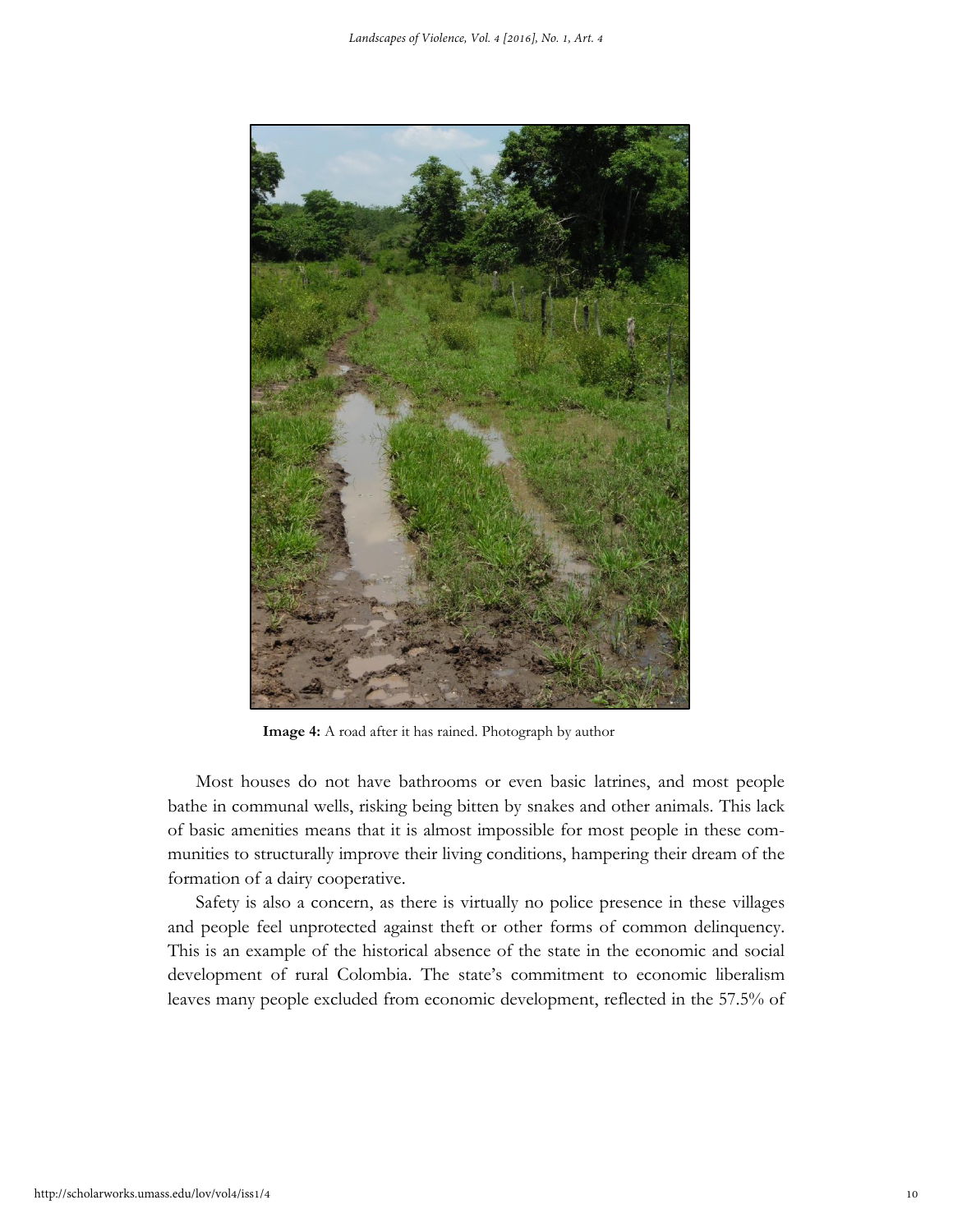Colombia's rural population living in poverty and the  $23\%$  living in extreme poverty<sup>11</sup> (Pearce 1990; Amnistía Internacional 2014). This is particularly grave in the case of communities displaced as a result of the lack of protection of the state. The state should rather demonstrate a clear commitment to their protection and towards the rebuilding of confidence in the state. In these villages the closest representation of the state is the municipal council and the mayor. Nevertheless, after elections mayors have generally been conspicuous by their absence and by the many broken promises of installing electricity and improving the road. Community members feel that these local politicians have not taken them seriously. In January of last year new mayors took office, and hopes are high that they will produce the changes promised. It is too early to conclude on this matter.

# **Memories of violence versus present injustice**

Working in these villages, it is soon apparent that memories of the violent past still play an important role in these communities today. Not a day goes by without people mentioning the displacement. However, it is also striking how the current situation of these formerly displaced farmers continues to be characterized by a lack of attention from the state in terms of their basic socio-economic rights. People's everyday concerns are the lack of safe drinking water, the lack of medical care, and the failed harvests because of the drought. The people in these villages continue to feel unprotected and unrecognized by the government, and perceive it does not respect or protect its peasant population. People often mention the visit that the President made to their village in 2012. He then promised them they would have their land titles back within a year and that the roads would be improved, among other things later included in official reparation and other plans by different state institutions. These plans and promises have raised high expectations among the people, but without results nor clear time frames after several years, they have not helped to restore trust in the state.

At the same time, as some people I have spoken to admit, people have adopted a passive attitude, waiting to be helped by the government. This seems to be quite a change compared to their hard work building their communities from scratch in the 1980s as some of the *luchadores* have told me. Perhaps this is another characteristic that the displacement produced: demotivation and passivity after having lost everything that they worked so hard for.

 $\overline{\phantom{a}}$ 

<sup>&</sup>lt;sup>11</sup> These numbers, cited by Amnesty International, are provided by Colombia's National Statistics Department. Although it indicates that these numbers refer to "monetary poverty" –not taking into account other ways to measure poverty– it does not indicate the income below which a person is considered to suffer poverty or extreme poverty.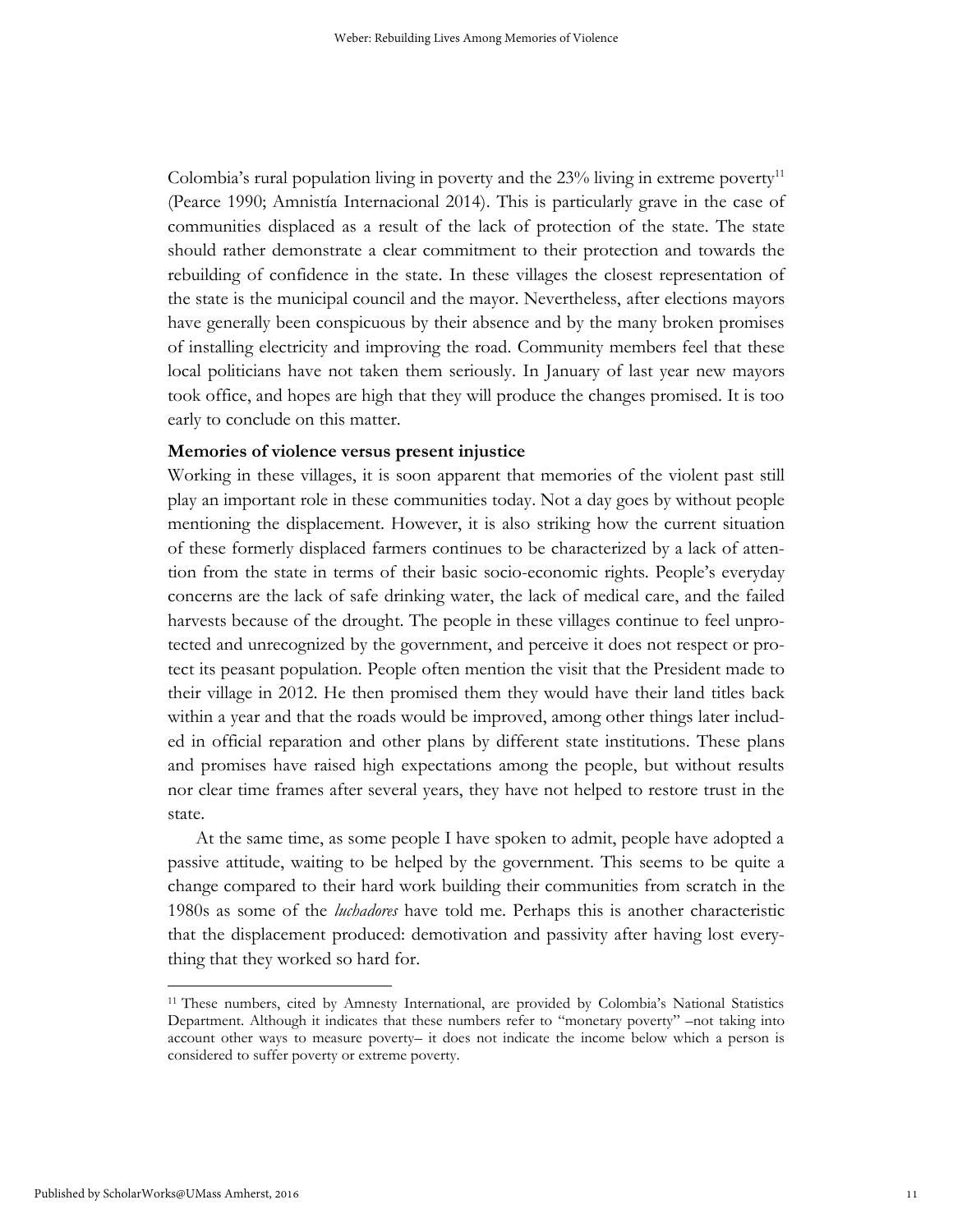Violence does not stop once a conflict ends, since although physical violence has ceased after paramilitary demobilization in this region, structural violence continues through the inequality that people still suffer. The images in this article intend to reflect how these old and new memories of violence merge through the everyday difficulties that people continue to experience. Direct and structural violence are closely related, and people who have suffered violent conflict are often reminded of this not only through memories of past violence, but also through their present situation, in which their expectations and hopes for a better life are still unmet.